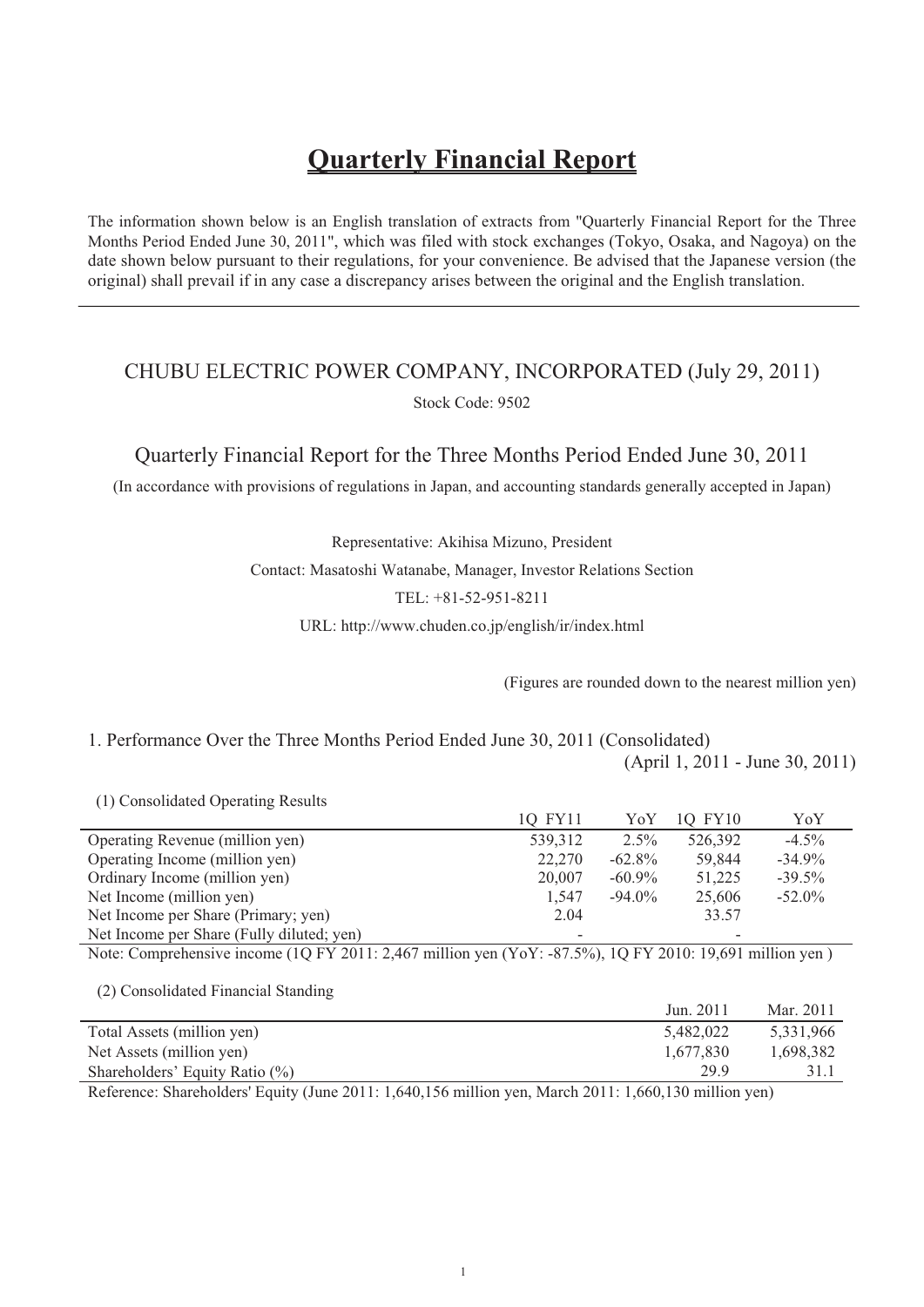### 2. Dividends

|                                        | FY 2010 | FY 2011 | FY 2011    |
|----------------------------------------|---------|---------|------------|
|                                        |         |         | (Forecast) |
| End of 1st quarter per share (Yen)     |         |         | n/a        |
| End of 2nd quarter per share (Yen)     | 30.00   | n/a     | 30.00      |
| End of 3rd quarter per share (Yen)     |         | n/a     |            |
| End of the fiscal year per share (Yen) | 30.00   | n/a     | 30.00      |
| Annual Dividends per Share (Yen)       | 60.00   | n/a     | 60.00      |
|                                        |         |         |            |

Note: Forecasts revision of dividends from the latest forecasts: None

3. Forecasts of Consolidated Results for the Six Months Period Ending September 30, 2011 and the Fiscal Year Ending March 31, 2012 (approximate estimates)

|                                     | 6M FY11   | YoY     | FY 2011    | YoY     |
|-------------------------------------|-----------|---------|------------|---------|
| Operating Revenue (million yen)     | 1,160,000 | $0.2\%$ | 2.440,000  | $4.7\%$ |
| Operating Income (million yen)      | $-50,000$ |         | $-170,000$ |         |
| Ordinary Income (million yen)       | $-60,000$ | -       | $-195,000$ |         |
| Net Income (million yen)            | $-52,000$ |         | $-140,000$ |         |
| Net Income per Share (Primary; yen) | $-68.63$  |         | $-184.76$  |         |

Note: Forecasts revision of consolidated results from the latest forecasts: Forecasts have been revised.

### 4. Other Information

- (1) Changes in important subsidiaries during the quarter under review (accompanying changes in the extent of consolidated companies) : None
- (2) Application of accounting methods unique to state quarterly financial report: None
- (3) Changes in accounting policies, changes in accounting estimates, restatements:
	- i) Changes in accounting policies to comply with the revised accounting standards : None
	- ii) Changes other than under i) : None
	- iii) Changes in accounting estimates: None
	- iv) Restatements: None
- (4) Number of shares issued (common share)
	- i) Number of shares issued at the end of period (including treasury shares) 1st quarter, FY2011: 758,000,000 Year end, FY2010: 758,000,000
	- ii) Number of treasury shares at the end of period 1st quarter, FY2011: 264,907 Year end, FY2010: 257,799
	- iii) Weighted average number of shares outstanding during the period (accumulation for the quarter) 1st quarter, FY2011: 757,737,581 1st quarter, FY2010: 762,799,279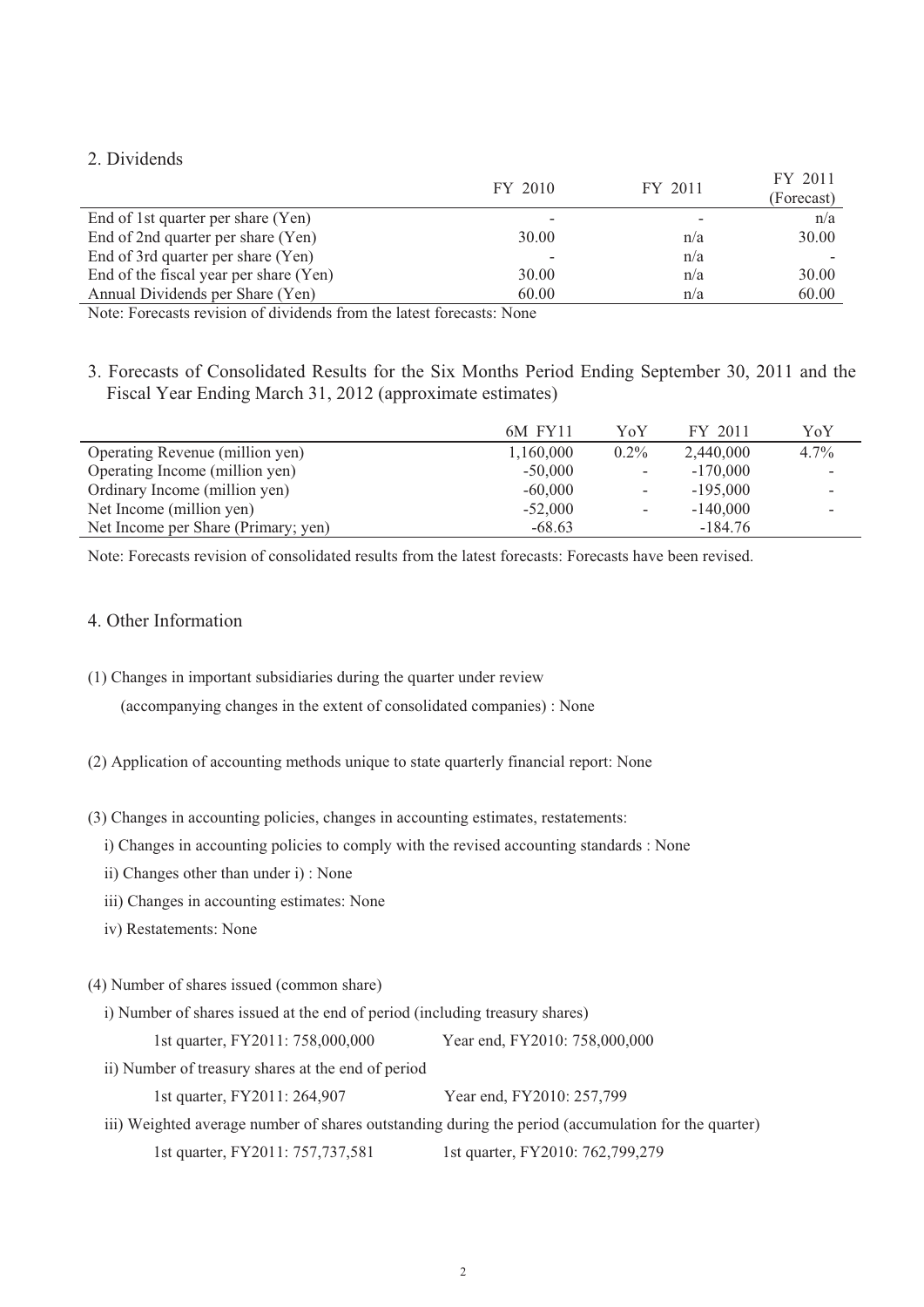#### Explanations Regarding Appropriate Use of the Forecasts, and Other Special Remark

1. We had not announced issues relating to forecast business results as of March 2012, since it was difficult to reasonably forecast business results, given the suspension of all plants in Hamaoka Nuclear Power Station. However, since the recent situation and our business trends have enabled us to forecast the business results to a certain extent, we announce the forecast of results.

2. The forecasts are based on information available as of the date of this announcement is made, and also, assumptions as of the date of this announcement are made on uncertain factors that would affect future results. Actual results materially differ by various causes in the future.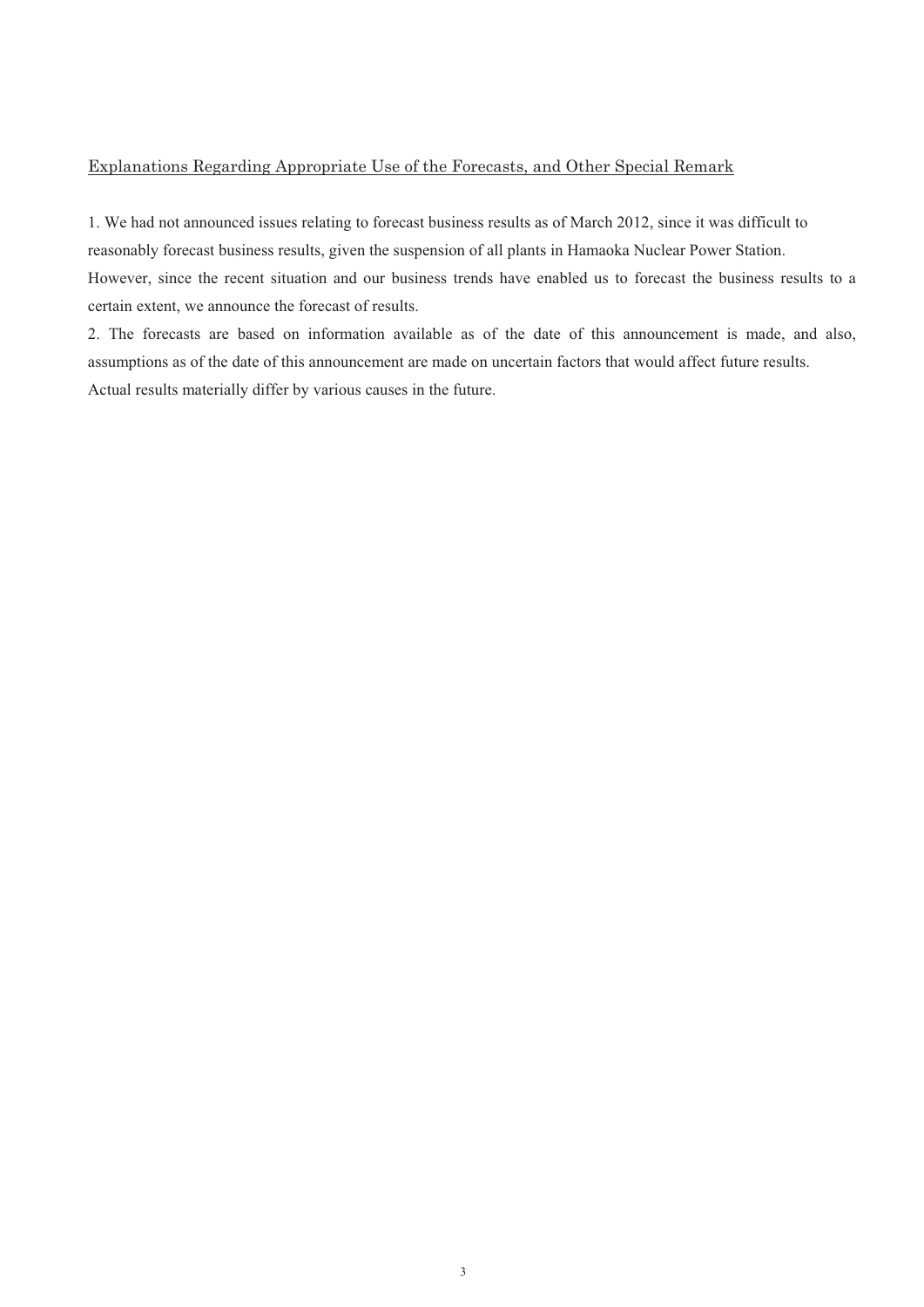(Reference) Forecasts of Non-Consolidated Results for the Six Months Period Ending September 30, 2011 and the Fiscal Year Ending March 31, 2012 (approximate estimates)

|                                     | 6M FY11   | YoY                      | FY 2011    | YoY                      |
|-------------------------------------|-----------|--------------------------|------------|--------------------------|
| Operating Revenue (million yen)     | 1,090,000 | $-0.3\%$                 | 2,280,000  | $4.7\%$                  |
| Operating Income (million yen)      | $-55,000$ | $\overline{\phantom{a}}$ | $-185,000$ |                          |
| Ordinary Income (million yen)       | $-65,000$ | $\overline{\phantom{a}}$ | $-210,000$ | -                        |
| Net Income (million yen)            | $-55,000$ | $\overline{\phantom{a}}$ | $-150,000$ | $\overline{\phantom{a}}$ |
| Net Income per Share (Primary; yen) | $-72.58$  |                          | $-197.94$  |                          |

Note: Forecasts revision of non-consolidated results from the latest forecasts: Forecasts have been revised.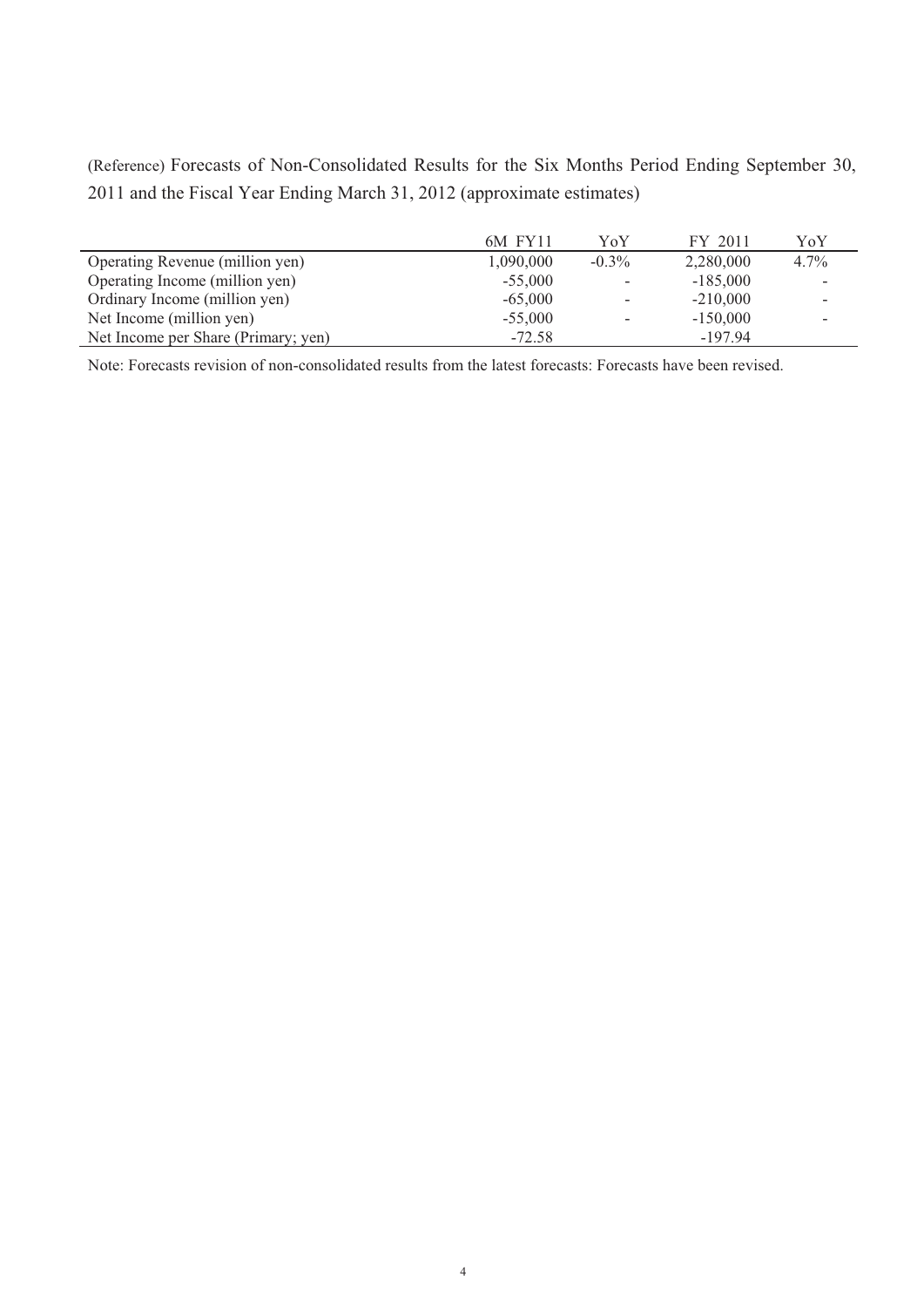# The Attached Document

### Table of Contents

## 1. Consolidated Financial Statements, etc.

| (1) Consolidated Balance Sheets                                                           |  |
|-------------------------------------------------------------------------------------------|--|
|                                                                                           |  |
| (2) Consolidated Statements of Income and Consolidated Statements of Comprehensive Income |  |
| Consolidated Statements of Income                                                         |  |
|                                                                                           |  |
| Consolidated Statements of Comprehensive Income                                           |  |
|                                                                                           |  |
| (3) Note regarding issue on going concern                                                 |  |
|                                                                                           |  |
| (4) Note regarding in the case fluctuation in net assets occurs                           |  |
|                                                                                           |  |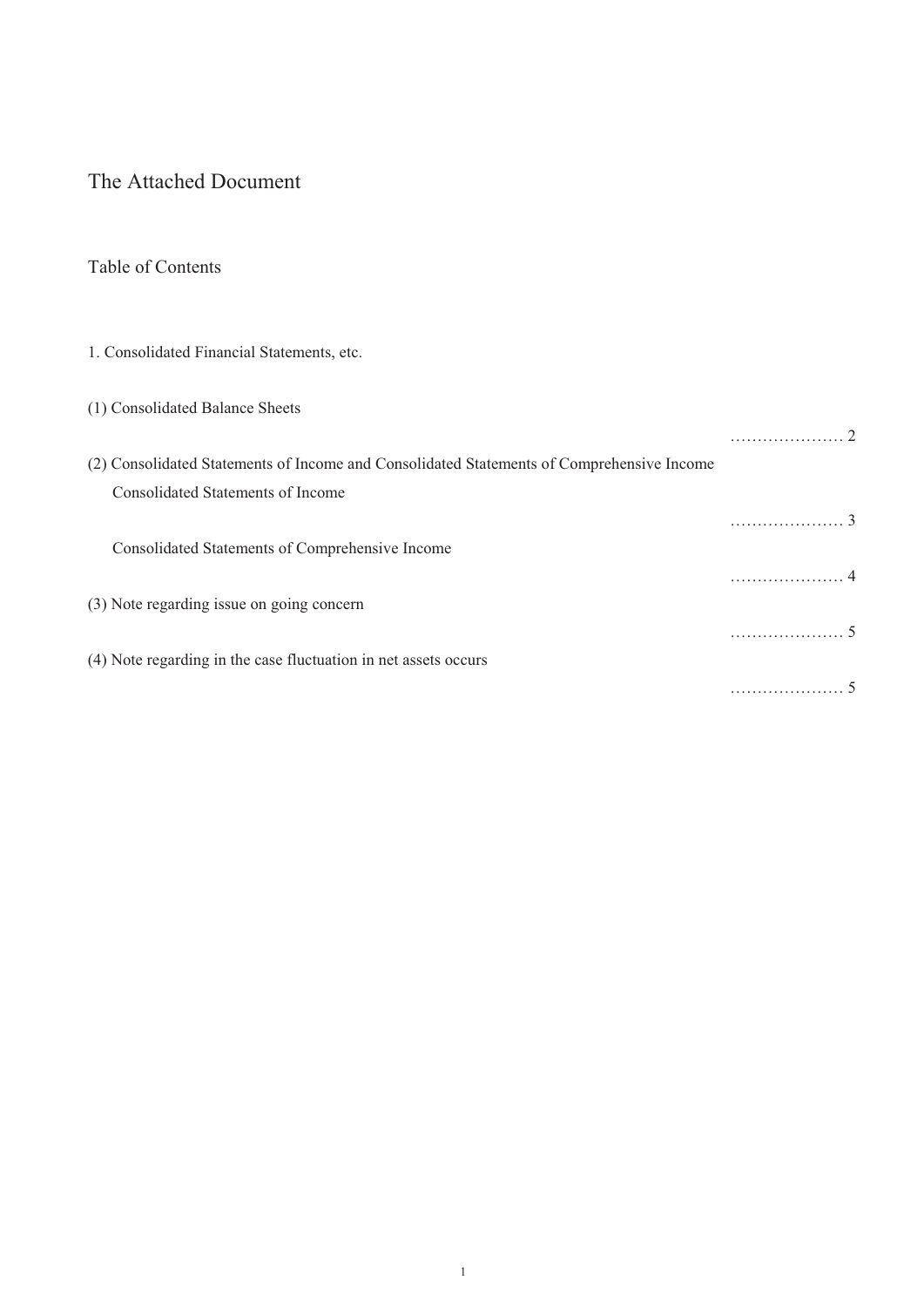# **Consolidated Financial Statements**

### **(1) Consolidated Balance Sheets**

|                                                                                        |                    | (Millions of yen)  |
|----------------------------------------------------------------------------------------|--------------------|--------------------|
|                                                                                        | As of Jun 30, 2011 | As of Mar 31, 2011 |
| Assets                                                                                 |                    |                    |
| Noncurrent assets                                                                      | 4,846,294          | 4,877,304          |
| Electric utility plant and equipment                                                   | 3,254,463          | 3,252,910          |
| Hydroelectric power production facilities                                              | 267,458            | 268,975            |
| Thermal power production facilities                                                    | 496,567            | 508,008            |
| Nuclear power production facilities                                                    | 260,420            | 267,247            |
| <b>Transmission facilities</b>                                                         | 903,415            | 879,196            |
| <b>Transformation facilities</b>                                                       | 399,680            | 398,469            |
| Distribution facilities                                                                | 796,550            | 799,732            |
| General facilities                                                                     | 124,513            | 125,240            |
| Other electric utility plant and equipment                                             | 5,858              | 6,039              |
| Other noncurrent assets                                                                | 201,088            | 198,189            |
| Construction in progress                                                               | 376,605            | 410,398            |
| Construction and retirement in progress                                                | 376,605            | 410,398            |
| Nuclear fuel                                                                           | 261,778            | 261,283            |
| Loaded nuclear fuel                                                                    | 40,040             | 41,220             |
| Nuclear fuel in processing                                                             | 221,738            | 220,062            |
| Investments and other assets                                                           | 752,358            | 754,522            |
| Long-term investments                                                                  | 189,130            | 190,517            |
| Reserve fund for reprocessing of irradiated nuclear fuel                               | 233,759            | 240,001            |
| Deferred tax assets                                                                    | 240,487            | 235,063            |
| Other                                                                                  | 90,614             | 90,536             |
| Allowance for doubtful accounts                                                        | (1,633)            | (1, 597)           |
| Current assets                                                                         | 635,728            | 454,662            |
| Cash and deposits<br>Notes and accounts receivable-trade                               | 286,965            | 117,000            |
|                                                                                        | 139,038<br>109,992 | 148,609            |
| Inventories                                                                            |                    | 94,832             |
| Deferred tax assets<br>Other                                                           | 16,663<br>84,337   | 23,135<br>72,406   |
| Allowance for doubtful accounts                                                        | (1,269)            | (1,321)            |
| <b>Total Assets</b>                                                                    | 5,482,022          | 5,331,966          |
| Liabilities and Net Assets                                                             |                    |                    |
| Noncurrent liabilities                                                                 | 2,782,612          | 2,595,687          |
| Bonds payable                                                                          | 1,147,546          | 1,177,542          |
| Long-term loans payable                                                                | 838,620            | 616,554            |
| Provision for retirement benefits                                                      | 205,312            | 206,118            |
| Provision for reprocessing of irradiated nuclear fuel                                  | 257,033            | 258,544            |
| Provision for preparation of the reprocessing of irradiated nuclear fuel               | 13,833             | 13,659             |
| Provision for loss in conjunction with discontinued operations of nuclear power plants | 40,129             | 44,926             |
| Asset retirement obligations                                                           | 218,903            | 218,692            |
| Other                                                                                  | 61,233             | 59,649             |
| Current liabilities                                                                    | 1,015,400          | 1,031,745          |
| Current portion of noncurrent liabilities                                              | 222,354            | 262,507            |
| Short-term loans payable                                                               | 336,840            | 333,539            |
| Commercial papers                                                                      | 213,000            | 112,000            |
| Notes and accounts payable-trade                                                       | 120,311            | 123,663            |
| Accrued taxes                                                                          | 17,667             | 62,774             |
| Other                                                                                  | 105,225            | 137,259            |
| Reserves under the special laws                                                        | 6,178              | 6,151              |
| Reserve for fluctuation in water levels                                                | 6,178              | 6,151              |
| <b>Total Liabilities</b>                                                               | 3,804,191          | 3,633,584          |
| Shareholders' equity                                                                   | 1,630,633          | 1,651,830          |
| Capital stock                                                                          | 430,777            | 430,777            |
| Capital surplus                                                                        | 70,777             | 70,777             |
| Retained earnings                                                                      | 1,129,521          | 1,150,710          |
| Treasury stock                                                                         | (442)              | (434)              |
| Accumulated other comprehensive income                                                 | 9,522              | 8,299              |
| Valuation difference on available-for-sale securities                                  | 11,523             | 10,447             |
| Deferred gains or losses on hedges                                                     | 1,524              | 2,406              |
| Foreign currency translation adjustment                                                | (3,525)            | (4, 554)           |
| Minority interests                                                                     | 37,674             | 38,252             |
| <b>Total Net Assets</b>                                                                | 1,677,830          | 1,698,382          |
| <b>Total Liabilities and Net Assets</b>                                                | 5,482,022          | 5,331,966          |

Note: Above figures are rounded down to the nearest million yen.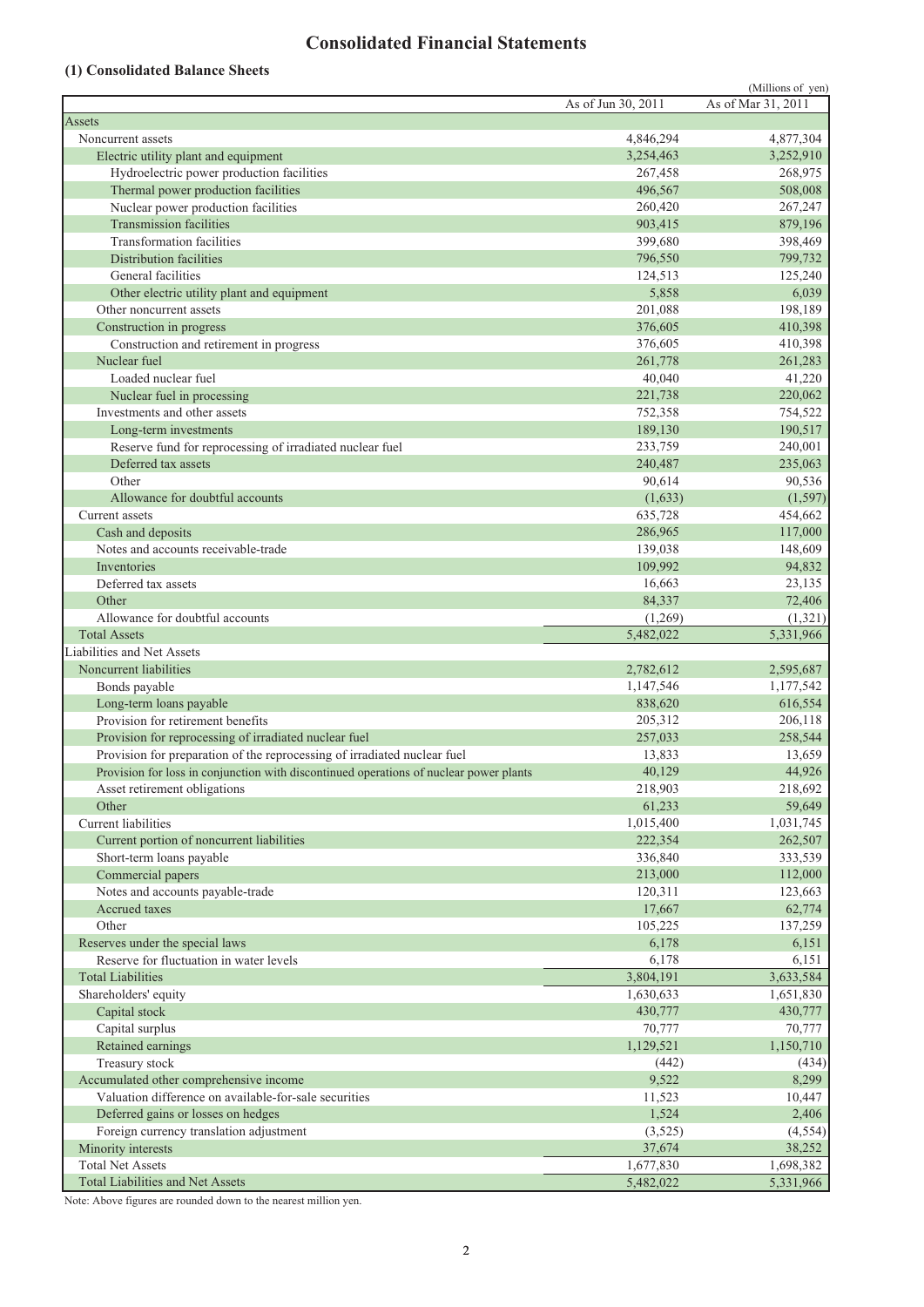# **(2) Consolidated Statements of Income and Consolidated Statements of Comprehensive Income**

 **Consolidated Statements of Income**

|                                                                                        |                    | (Millions of yen)  |
|----------------------------------------------------------------------------------------|--------------------|--------------------|
|                                                                                        | Three-months       | Three-months       |
|                                                                                        | ended Jun 30, 2011 | ended Jun 30, 2010 |
| Operating revenue                                                                      | 539,312            | 526,392            |
| Electric utility operating revenue                                                     | 496,528            | 487,345            |
| Other business operating revenue                                                       | 42,783             | 39,047             |
| Operating expenses                                                                     | 517,042            | 466,548            |
| Electric utility operating expenses                                                    | 475,544            | 429,621            |
| Other business operating expenses                                                      | 41,497             | 36,926             |
| Operating income                                                                       | 22,270             | 59,844             |
| Non-operating income                                                                   | 8,837              | 4,543              |
| Dividends income                                                                       | 763                | 819                |
| Interest income                                                                        | 1,118              | 1,203              |
| Equity in earnings of affiliates                                                       | 811                | 620                |
| Other                                                                                  | 6,144              | 1,899              |
| Non-operating expenses                                                                 | 11,100             | 13,162             |
| Interest expenses                                                                      | 8,412              | 10,680             |
| Other                                                                                  | 2,687              | 2,482              |
| Ordinary revenue                                                                       | 548,150            | 530,936            |
| Ordinary expenses                                                                      | 528,142            | 479,711            |
| Ordinary income                                                                        | 20,007             | 51,225             |
| Provision or reversal of reserve for fluctuation in water levels                       | 26                 | 2,709              |
| Provision of reserve for fluctuation in water levels                                   | 26                 | 2,709              |
| <b>Extraordinary loss</b>                                                              | 17,291             | 8,685              |
| Loss on adjustment for changes of accounting standard for asset retirement obligations |                    | 8,685              |
| Loss on transition to a defined contribution pension plan                              | 17,291             |                    |
| Income before income taxes and minority interests                                      | 2.689              | 39,830             |
| Income taxes-current                                                                   | 495                | 13,955             |
| Income taxes-deferred                                                                  | 971                | 407                |
| Income taxes                                                                           | 1,466              | 14,362             |
| Income before minority interests                                                       | 1,222              | 25,467             |
| Minority interests in loss                                                             | (325)              | (139)              |
| Net income                                                                             | 1,547              | 25,606             |

Note: Above figures are rounded down to the nearest million yen.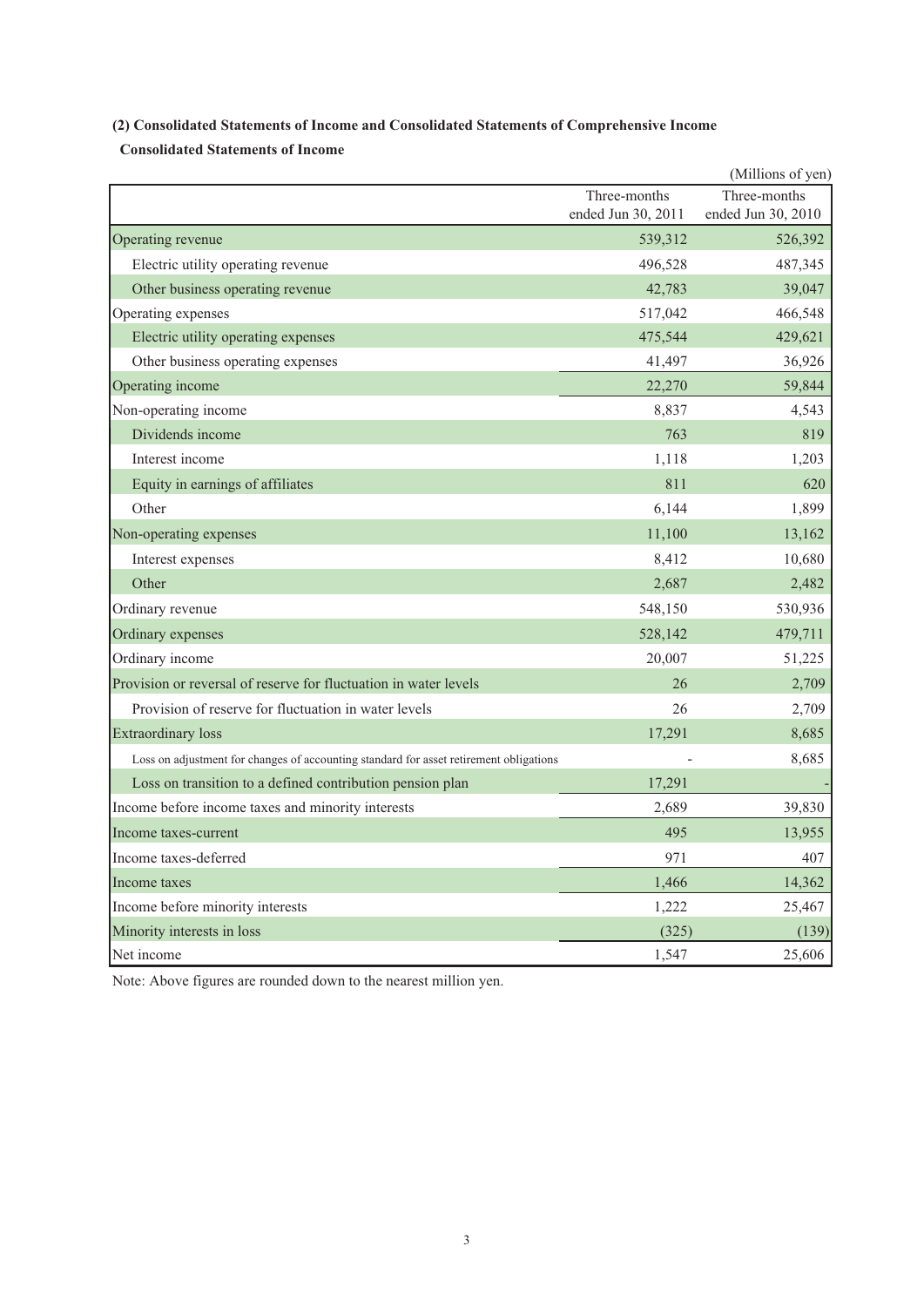### **Consolidated Statements of Comprehensive Income**

|                                                                                     |                    | (Millions of yen)  |
|-------------------------------------------------------------------------------------|--------------------|--------------------|
|                                                                                     | Three-months       | Three-months       |
|                                                                                     | ended Jun 30, 2011 | ended Jun 30, 2010 |
| Income before minority interests                                                    | 1,222              | 25,467             |
| Other comprehensive income                                                          |                    |                    |
| Valuation difference on available-for-sale securities                               | 1,125              | (4,887)            |
| Deferred gains or losses on hedges                                                  | (1,196)            | (1,171)            |
| Foreign currency translation adjustment                                             | 698                | 317                |
| Share of other comprehensive income of associates accounted for using equity method | 617                | (34)               |
| Total other comprehensive income                                                    | 1,245              | (5,775)            |
| Comprehensive income                                                                | 2,467              | 19,691             |
| Comprehensive income attributable to                                                |                    |                    |
| Comprehensive income attributable to owners of the parent                           | 2,771              | 20,152             |
| Comprehensive income attributable to minority interests                             | (304)              | (460)              |

Note: Above figures are rounded down to the nearest million yen.